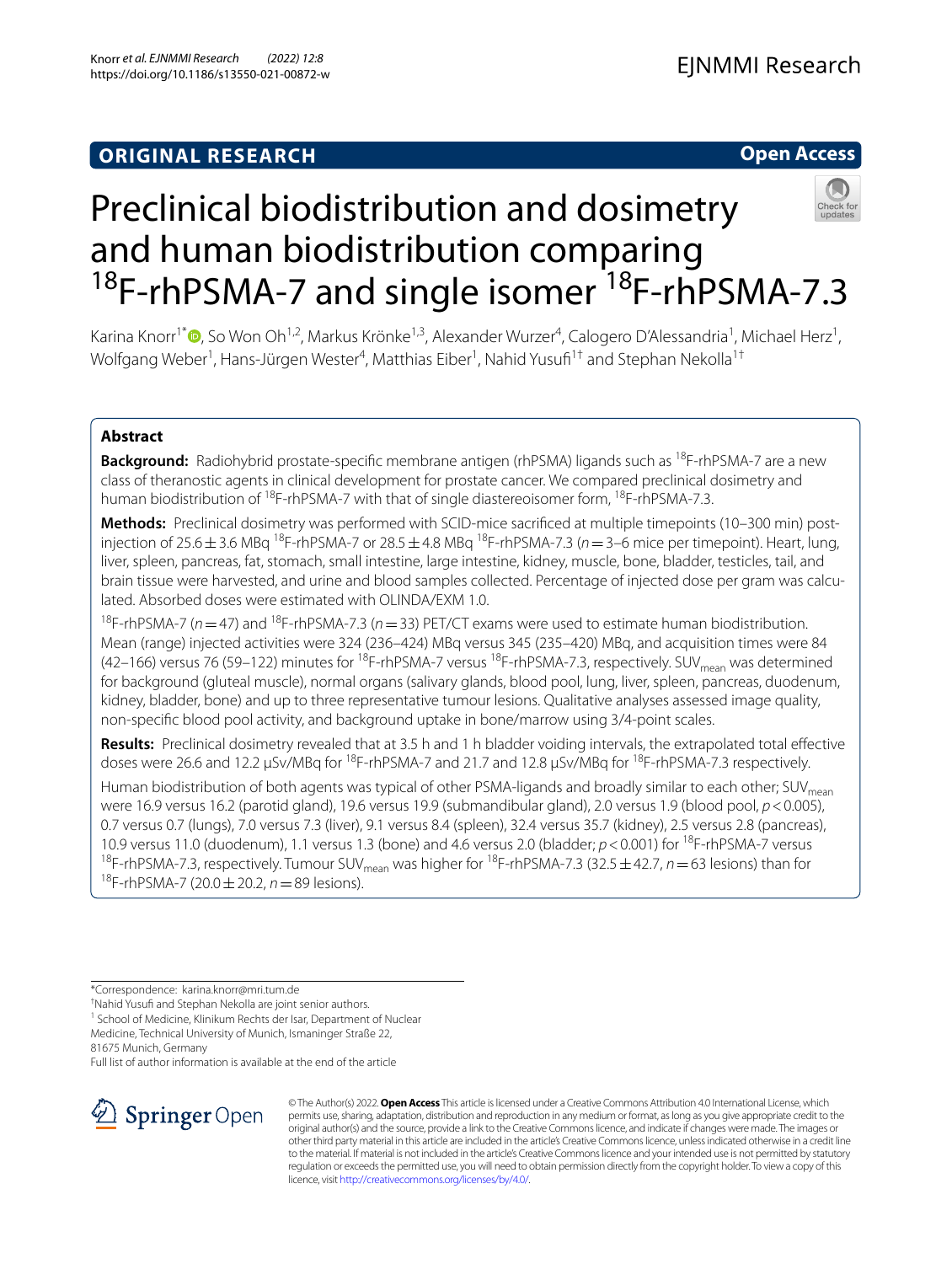**Conclusions:** Radiation dosimetry is favourable for both agents. Radiation exposure, assuming a 1 h voiding interval, is less than 5 mSv after injection of 370 MBq. <sup>18</sup>F-rhPSMA-7.3 showed significantly lower bladder uptake, and a higher uptake trend in tumours compared with <sup>18</sup>F-rhPSMA-7.

**Keywords:** 18F, Biodistribution, Dosimetry, PET/CT, PSMA, rhPSMA

## **Background**

Prostate-specifc membrane antigen (PSMA) is overexpressed in nearly all primary prostate cancer [\[1](#page-6-0)], and PSMA expression further increases in de-diferentiated, metastatic, or hormone-refractory disease [\[2](#page-6-1), [3\]](#page-7-0). In recent years, PSMA targeting ligands have been investigated for molecular imaging and radioligand therapy of prostate cancer. Recent developments increasingly focus on  $^{18}$ F-based, rather than  $^{68}$  Ga-based PSMA ligands for imaging given the advantages of  $^{18}$ F-based agents in terms of availability, ease of production, and image resolution.

Several 18F-based PSMA ligands have been developed with different kinetic profiles. The kidneys and the urinary tracts are critical organs in the development of novel PSMA ligands as intense urinary retention may interfere with accurate evaluation of the prostate and adjacent area. 18F-labelled, urea-based inhibitors of PSMA such as 18F-DCFBC and 18F-DCFPyL demonstrated diagnostic capabilities in clinical trials [[4,](#page-7-1) [5](#page-7-2)], but they still have shortcomings due to urinary excretion as their limitation to a diagnostic use. 18F-PSMA-1007 was developed aiming for similar structure, biodistribution and tumour uptake compared to PSMA-617 which is currently used for radioligand therapy.  $^{18}$ F-PSMA-1007 is predominantly excreted via the hepatobiliary tract and has very low urinary retention but its optimal imaging timepoint (120 min) is suboptimal for routine clinical practice  $[6]$  $[6]$ .

Radiohybrid PSMA (rhPSMA) ligands are a new class of fully theranostic agents that allow fast  $18F$ synthesis and labelling with radiometals. They are silicon-fuoride-acceptor (SiFA)–conjugated radiopharmaceuticals that are labeled by isotopic exchange. One example, 18F-rhPSMA-7, has been shown to have a biodistribution typical of other established PSMA ligands [[7\]](#page-7-4) and its clinical performance for imaging patients with prostate cancer has been reported previously  $[8, 9]$  $[8, 9]$  $[8, 9]$  $[8, 9]$ . <sup>18</sup>F-rhPSMA-7 is comprised of four diastereoisomers (rhPSMA-7.1, rhPSMA-7.2, rhPSMA-7.3 and rhPSMA-7.4), of which rhPSMA-7.3 exhibits the most promising targeting characteristics for clinical translation and has been selected for further development based in preclinical results [\[10](#page-7-7)].

Here, we analyzed the preclinical biodistribution and dosimetry of  $^{18}F$ -rhPSMA-7 and  $^{18}F$ -rhPSMA-7.3 at diferent timepoints after a single intravenous administration in mice. We further assessed biodistribution and image quality of clinical <sup>18</sup>F-rhPSMA-7 and  $^{18}$ F-rhPSMA-7.3 PET scans in patients with histopathologically proven prostate cancer.

## **Methods**

## **Synthesis of 18F‑rhPSMA‑7 and 18F‑rhPSMA‑7.3**

The rhPSMA-7 and rhPSMA-7.3 peptide precursors were labelled with 18F and dissolved in phosphate bufered saline solution as previously described  $[11]$ . The <sup>18</sup>F-labeling of rhPSMA-7 and rhPSMA-7.3 was performed in a fully automated, Good Manufacturing Practice-compliant procedure using a GRP™ synthesis module (Scintomics, Fürstenfeldbruck, Germany).

## **Preclinical biodistribution and dosimetry**

Severe combined immunodeficiency (SCID) mice were supplied by Charles River Laboratories. (Freiburg, Germany). The preclinical evaluation study was performed in accordance with the German Animal Welfare Act (Deutsches Tierschutzgesetz, approval #55.2-1-54-2532- 216-2015). Male mice ( $\geq$  6 weeks old) were used for the study after reaching sexual maturation.

The biodistribution study was performed at multiple timepoints; 10, 20, 40, 60, 120 and 180 min postinjection of  $^{18}F$ -rhPSMA-7, and at 10, 60, 120, 180 and 300 min post-injection of 18F-rhPSMA-7.3. Based on initial experiments exhibiting prolonged renal uptake for <sup>18</sup>F-rhPSMA-7.3, a late timepoint (300 min) was applied for the fnal experiments. At each timepoint, 3–6 mice were injected intravenously in the tail vein with a mean  $25.6 \pm 3.6$  MBq of <sup>18</sup>F-rhPSMA-7 and  $28.5 \pm 4.8$  MBq of  $^{18}$ F-rhPSMA-7.3, respectively. For the biodistribution study, the mice were dissected and samples collected from urine, blood, heart, lung, spleen, pancreas, liver, stomach (emptied), small intestine (emptied), large intestine (emptied), kidneys, bladder, testis, fat, muscle (partial, femoral), femur, tail and brain. An automatic gamma counter (PerkinElmer-Wallac, Waltham, USA) was used to measure count rate and the percentages of the injected dose (%ID and %ID/g) were calculated.

Of note, to achieve a similar number of timepoints for both calculations, the  $^{18}$ F-rhPSMA-7 10 min and 20 min timepoints were interpolated to a 15 min timepoint. The time-integral of activity for the accumulation in the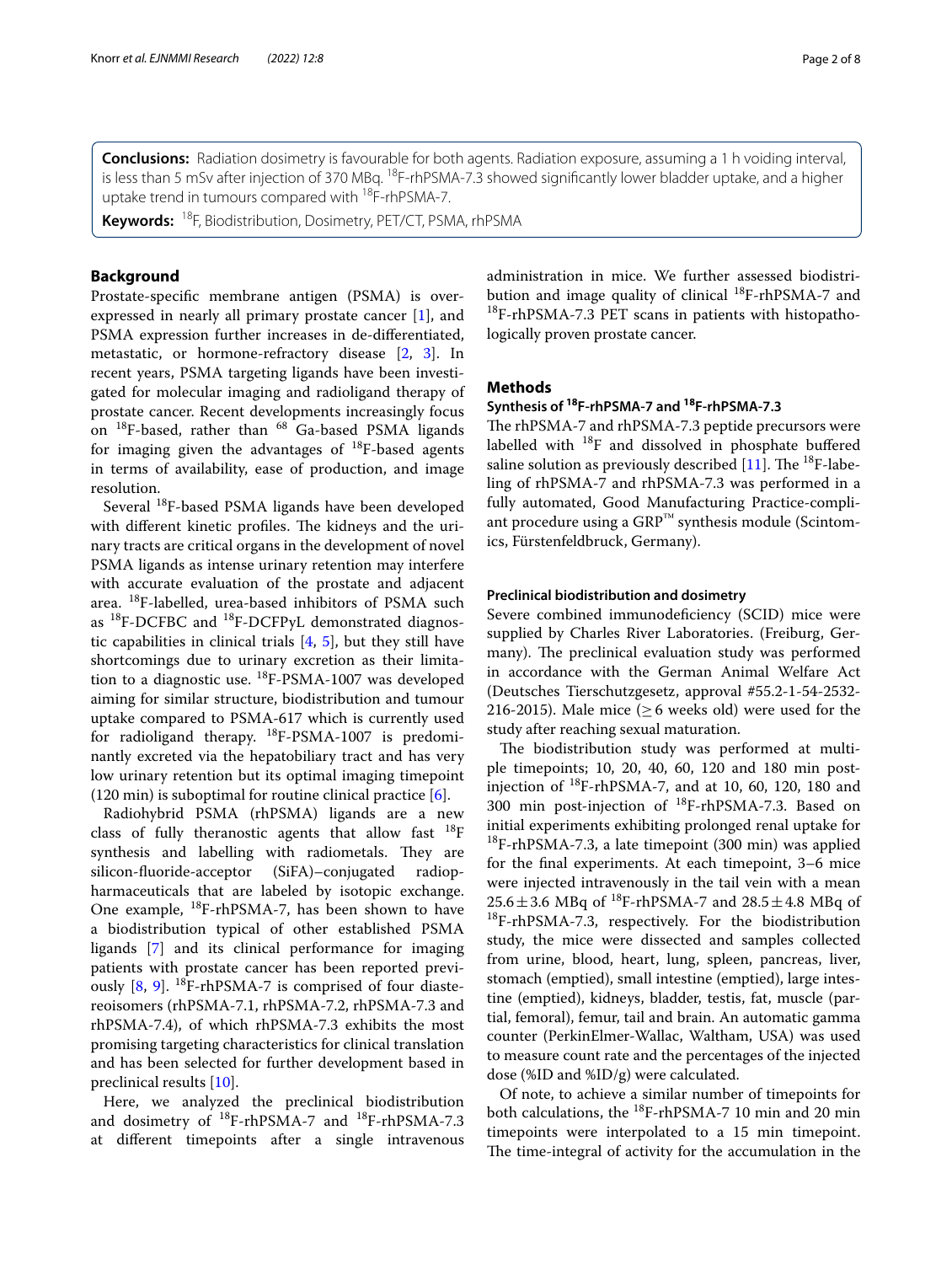investigated source organs (AUCs) were generated both with numerical integration and physical decay [[12\]](#page-7-9).

To extrapolate from preclinical data to human dosimetry, linear scaling of %ID from the mice by the ratio of the organ weights and total body weights of phantoms compared to humans was necessary [[13\]](#page-7-10). Normal-organ radiation doses were estimated for the 70 kg standard adult anatomic model using time-dependent organ activity concentrations in %ID/g and total-body activities measured in the biodistribution studies in mice. Tissue activity concentrations in mice were converted to tissue fractional activities in the 70 kg standard adult using the relative fractional organ masses in the standard adult and the standard 25 g mouse. Time-dependent total-body activity was ft to an exponential function and the diference between the injected activity and the total-body activity was assumed to be excreted via the urine because activity concentrations in the liver and gastrointestinal tract were low at all timepoints studied.

Organ residence time was calculated by numerical integration using the trapezoidal rule and the rest-of-body. <sup>18</sup>F residence times were calculated as the difference between the total-body residence time and the sum of the organ and urine residence times. The bladder contents residence time was estimated using the dynamic voiding model in the OLINDA/EXM 1.0 dosimetry software (Vanderbilt University, Nashville, TN, USA). Finally, the standard adult mean absorbed dose to organs (in  $\mu$ Gy/  $MBq$ ) and total effective dose (in  $\mu$ Sv/MBq) were calculated using OLINDA/EXM 1.0 [[14](#page-7-11)].

## **Human biodistribution**

### *Patients*

Data from patients with histopathologically proven prostate cancer who underwent a clinically indicated PET/ CT with 18F-rhPSMA-7 or 18F-rhPSMA-7.3 between October 2017 and November 2018 were retrospectively analyzed. 18F-rhPSMA-7 PET/CT was performed in 47 patients (mean [range] age: 69.8 [52–80] years) with a mean injected activity of 324 (range, 236–424) MBq and mean acquisition time of 84 (range, 42–166) min. 18F-rhPSMA-7.3 PET/CT was performed in 33 patients (mean [range] age: 70.8 [57–85] years) with a mean injected activity of 345 (range, 235–420) MBq and mean acquisition time of  $76$  (range,  $59-122$ ) min. The mean prostate-specifc antigen level at the time of imaging was 42.9 ng/mL (median range, 0–1459 ng/mL) for <sup>18</sup>F-rhPSMA-7 and 20.0 ng/mL (range,  $0-202$  ng/mL) for <sup>18</sup>F-rhPSMA-7.3, respectively. Patients received an injection of 20 mg of furosemide at the time of tracer application. A comparison of the disease stages and primary Gleason Scores of both cohorts are presented in Additional fle [1](#page-6-2): Table S5.

All patients gave written informed consent for the original procedure. All reported investigations were conducted in accordance with the Helsinki Declaration and with national regulations. This retrospective analysis was approved by the Local Ethics Committee (permits 290/18S and 99/19S) and the need for patient consent was waived. The administration of  $^{18}F$ -rhPSMA-7 and  $^{18}$ F-rhPSMA-7.3 was in accordance with The German Medicinal Products Act (AMG §13 2b) and the responsible regulatory body (Government of Oberbayern).

### *PET/CT imaging*

All the PET/CT scans were obtained from the skull base to mid-thigh using a Biograph mCT Flow scanner (Siemens Medical Solutions, Erlangen, Germany). PET scanning was operated in 3D mode with an acquisition time of 1.1 mm/s in continuous table movement, and a diagnostic CT scan (240 mAs, 120 kV, 5 mm slice thickness) was acquired in the portal venous phase 80 s after the intravenous injection of an iodinated contrast agent (Imeron 400, Bracco Imaging Deutschland GmbH, Konstanz, Germany). Reconstruction of the PET images was performed based on iterative algorithms with an ordered-subsets expectation maximization (4 iterations, 8 subsets) followed by a post-reconstruction smoothing Gaussian flter (5 mm full width at one-half maximum).

#### *Image analysis*

For both quantitative and qualitative analyses PET datasets (non-Time-of-Flight/non-True X) were used. The maximum standardized uptake value  $(SUV_{max})$  and the mean standardized uptake value ( $\text{SUV}_{\text{mean}}$ ) with an isocontour of 50% of the  $\text{SUV}_{\text{max}}$  were determined applying circular volumes of interest (VOIs) using OsiriX MD® 11.0.2 (Pixmeo SARL, Geneva, Switzerland).

The circular VOIs were placed over normal organs; parotid gland, submandibular gland, mediastinal aortic arch (blood pool), lungs, liver, spleen, pancreas, duodenum, kidneys, bladder, sacral promontory, and background (gluteus maximus muscle). Up to 3 lesions per patient were analyzed in decreasing order of  $\text{SUV}_{\text{max}}$ . Organ/tumour to background ratios (ratio-SUV $_{\text{mean}}$ , ratio-SUV $_{\text{max}}$ ) were calculated.

To evaluate overall image quality, non-specifc blood pool activity and background uptake in bone/marrow was analysed using 3- or 4-point scales as previously described [\[7](#page-7-4)]. All the analyses were performed by a board-certifed nuclear medicine physician.

### **Statistical analysis**

Prior to analysis, the Kolmogorov–Smirnov test was used to assess the normality of the data distribution. The independent Student t-test was performed to compare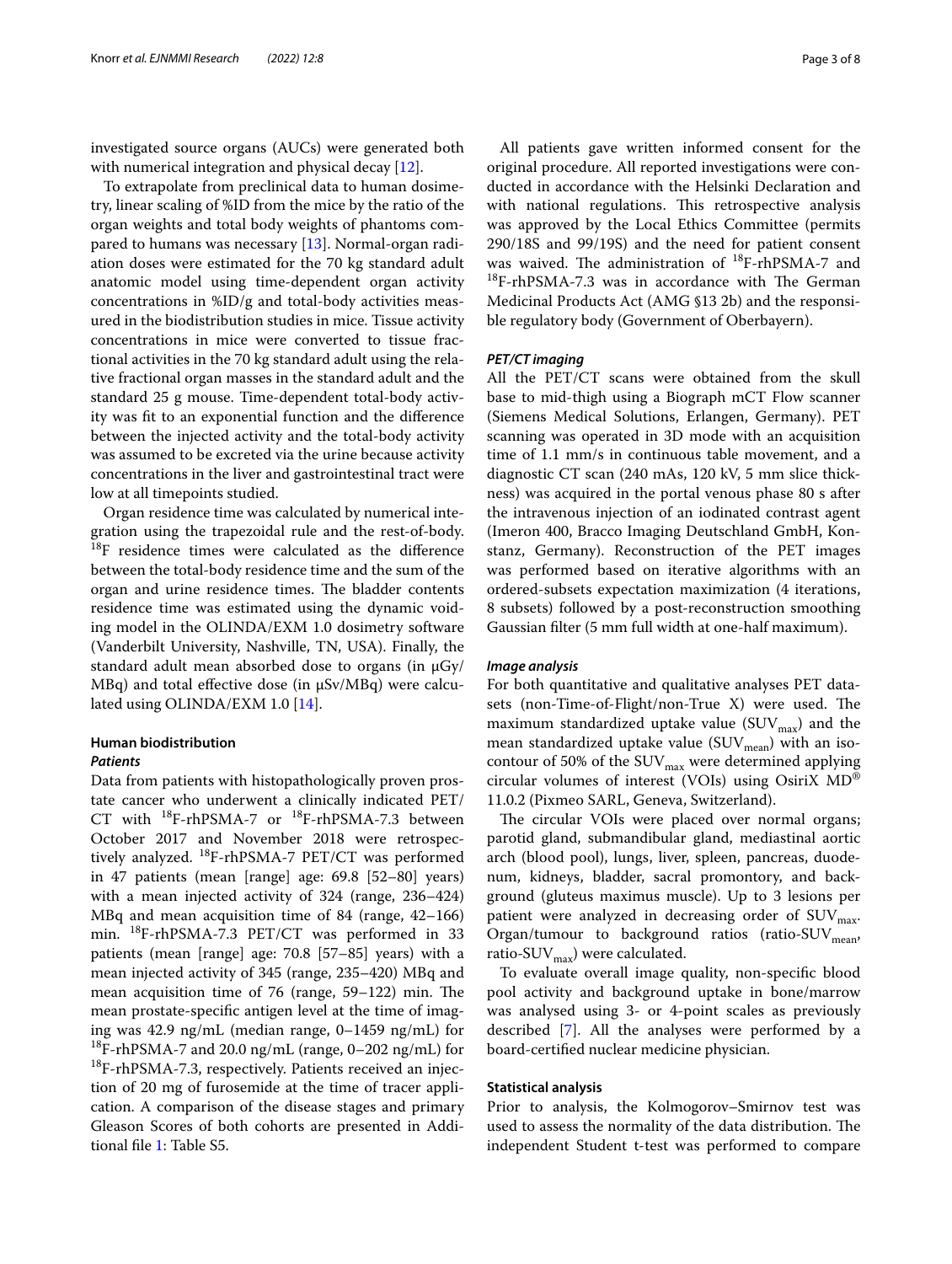means between groups for the normal parameters. The Mann–Whitney U test was conducted for the non-normal parameters. The Chi-square test or the Fisher's exact test was adopted to compare diferences among groups for the analyses of ordinal variables. Data were expressed as mean $\pm$ standard deviation (SD) for continuous variables and frequencies (percentages, %) for categorical variables, respectively. All statistical analyses were performed using the IBM SPSS Statistics version 25 (IBM Inc. Armonk, NY, USA) and R version 3.5.2 [\(http://www.r](http://www.r-project.org)[project.org\)](http://www.r-project.org). *P* values less than 0.05 were considered statistically signifcant.

## **Results**

#### **Preclinical biodistribution and dosimetry**

Signifcant accumulation of radioactivity was observed (i.e. source organs) in the kidney, spleen, lung, liver and heart for both  $^{18}$ F-rhPSMA-7 and  $^{18}$ F-rhPSMA-7.3. The activity distributed to individual organs is presented for the source organs and whole organs in Additional fle [1](#page-6-2): Table S1 and S2, respectively. The AUCs in the source organs are summarized in Table [1,](#page-3-0) and only results calculated from the AUCs with extrapolation and physical decay were used in the following analyses. Radioactivity distribution of both  $^{18}F$ -rhPSMA-7 and  $^{18}F$ -rhPSMA-7.3 was found to be the highest in the kidneys at most timepoints. With respect to activity accumulation and clearance, a rapid clearance from blood and clearance to urine but relatively slow build-up in the kidneys was present for both  $^{18}$ F-rhPSMA-7 and  $^{18}$ F-rhPSMA-7.3.

Extrapolating the preclinical dosimetry data to humans revealed that at 1 h and 3.5 h bladder voiding intervals, the total efective doses for humans are 12.2 and 26.6  $\mu$ Sv/MBq for <sup>18</sup>F-rhPSMA-7, and 12.8 and 21.7  $\mu$ Sv/MBq for  ${}^{18}F$ -rhPSMA-7.3, respectively (Table [2](#page-3-1)). The absorbed doses for the individual organs at 1 h and 3.5 h bladder voiding intervals are provided in Additional fle [1](#page-6-2): Table S3. On the individual organ level, the kidneys were among the organs receiving the highest absorbed doses for both 18F-rhPSMA-7 and 18F-rhPSMA-7.3. For both bladder voiding intervals, the absorbed dose in the kidneys was slightly higher with 18F-rhPSMA-7.3 (71.60 and 71.80  $\mu$ Gy/MBq at 1 h and 3.5 h, respectively) than with

<span id="page-3-1"></span>

| Table 2 Dosimetry results using 1 h and 3.5 h voiding interval |  |
|----------------------------------------------------------------|--|
|----------------------------------------------------------------|--|

| Voiding interval | <sup>18</sup> F-rhPSMA-7<br>Effective dose (µSv/MBq) | $18$ F-rhPSMA-7.3<br>Effective dose (µSv/<br>MBq) |
|------------------|------------------------------------------------------|---------------------------------------------------|
| 1 h              | 122                                                  | 128                                               |
| 35 h             | 266                                                  | 217                                               |

<sup>18</sup>F-rhPSMA-7 (64.70 and 65.10  $\mu$ Gy/MBq at 1 h and 3.5 h, respectively; Additional fle [1:](#page-6-2) Table S3).

## **Human biodistribution in normal organs and tumours**

Quantitative normal organ biodistribution was very similar for  $^{18}F$  $^{18}F$  $^{18}F$ -rhPSMA-7 and  $^{18}F$ -rhPSMA-7.3 (Fig. 1, Table [3](#page-4-1)).  $\text{SUV}_{\text{mean}}$  were 16.9 versus 16.2 (parotid gland), 19.6 versus 19.9 (submandibular gland), 2.0 versus 1.9 (blood pool, *p*<0.005), 0.7 versus 0.7 (lungs), 7.0 versus 7.3 (liver), 9.1 versus 8.4 (spleen), 32.4 versus 35.7 (kidney), 2.5 versus 2.8 (pancreas), 10.9 versus 11.0 (duodenum), 1.1 versus 1.3 (non-diseased bone,  $p = 0.005$ ) and 4.6 versus 2.0 (bladder; *p*<0.001) for 18F-rhPSMA-7 versus  $^{18}$ F-rhPSMA-7.3, respectively. Relative to the other organs, the kidneys exhibited particularly high uptake values of both rhPSMA ligands, but radiotracer retention in the urinary bladder was comparatively low. Moreover, the mean bladder  $\text{SUV}_{\text{mean}}$  and ratio- $\text{SUV}_{\text{mean}}$ were significantly lower for  $^{18}$ F-rhPSMA-7.3 than for  $^{18}$ F-rhPSMA-7 ( $p$  < 0.001; Table [3](#page-4-1)). Qualitative analyses of image quality revealed no signifcant diferences between <sup>18</sup>F-rhPSMA-7 and <sup>18</sup>F-rhPSMA-7.3 PET (Additional fle [1](#page-6-2): Table S4).

Tumour uptake was analyzed in 89 lesions (26 primary tumours/local recurrences, 23 bone, 38 lymph node and 2 visceral metastases) and 63 lesions (14 primary tumours/ local recurrences, 30 bone, 18 lymph node and 1 visceral metastases) for  $^{18}$ F-rhPSMA-7 and  $^{18}$ F-rhPSMA-7.3, respectively. Mean tumour  $\text{SUV}_{\text{mean}}$  (20.0 $\pm$ 20.2 for <sup>18</sup>F-rhPSMA-7 vs.  $32.5 \pm 42.7$  for <sup>18</sup>F-rhPSMA-7.3) and mean ratio-SUV<sub>mean</sub> (36.0 $\pm$ 45.5 for <sup>18</sup>F-rhPSMA-7 vs. 50.9 $\pm$ 68.7 for <sup>18</sup>F-rhPSMA-7.3) showed a trend towards

<span id="page-3-0"></span>**Table 1** Time-integral of activity for accumulation in significant source organs (AUCs)

|                          | AUC (%IA/g) organ              | Heart           | Lung          | Liver           | Spleen         | Kidney           |
|--------------------------|--------------------------------|-----------------|---------------|-----------------|----------------|------------------|
| <sup>18</sup> F-rhPSMA-7 | No extrapolation               | $0.17 + 0.01$   | $0.84 + 0.04$ | $0.78 \pm 0.05$ | $1.93 + 0.13$  | $6.39 + 0.65$    |
|                          | Extrapolation + physical decay | $0.18 + 0.01$   | $0.9 + 0.04$  | $0.87 \pm 0.06$ | $2.1 \pm 0.13$ | $10.12 \pm 0.75$ |
| $18F$ -rhPSMA-7.3        | No extrapolation               | $0.29 \pm 0.03$ | $1.35 + 0.12$ | $1.25 \pm 0.08$ | $2.05 + 0.2$   | $8.99 + 0.64$    |
|                          | Extrapolation + physical decay | $0.3 + 0.03$    | $.38 + 0.12$  | $1.33 + 0.08$   | $2.08 + 0.2$   | $10.8 + 0.74$    |

AUC: area under the curve; %IA: %injected activity. AUC is presented  $\pm$  standard deviation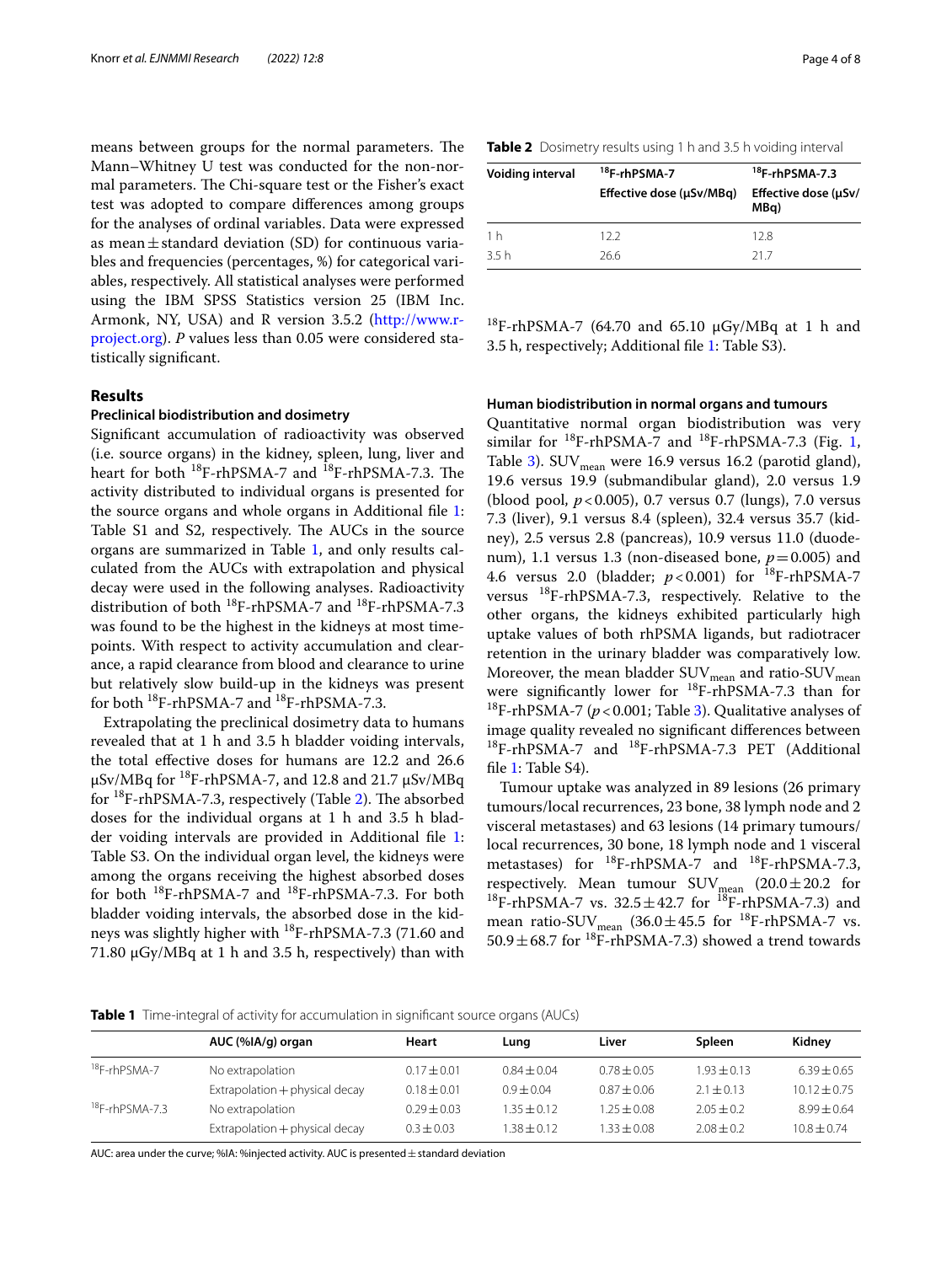

<span id="page-4-1"></span><span id="page-4-0"></span>**Table 3** Comparisons of the individual organ uptake and tumour uptake in human biodistribution

|                     | $SUV_{mean}$                          |                                                              |                       | ratio-SUV <sub>mean</sub> |                                                                                            |                       |  |
|---------------------|---------------------------------------|--------------------------------------------------------------|-----------------------|---------------------------|--------------------------------------------------------------------------------------------|-----------------------|--|
|                     | <sup>18</sup> F-rhPSMA-7 ( $n = 47$ ) | <sup>18</sup> F-rhPSMA-7.3 ( $n = 33$ ) p-value <sup>*</sup> |                       |                           | <sup>18</sup> F-rhPSMA-7 (n = 47) <sup>18</sup> F-rhPSMA-7.3 (n = 33) p-value <sup>*</sup> |                       |  |
| Background          | $0.63 \pm 0.17$                       | $0.66 \pm 0.13$                                              | $0.0655^+$            |                           |                                                                                            | -                     |  |
| Parotid gland       | $16.94 \pm 5.98$                      | $16.19 \pm 4.42$                                             | 0.5494                | $28.31 \pm 11.15$         | $25.46 \pm 8.78$                                                                           | 0.2296                |  |
| Submandibular gland | $19.62 \pm 5.32$                      | $19.86 \pm 5.45$                                             | $0.8540^{+}$          | $33.29 \pm 12.34$         | $31.00 \pm 10.48$                                                                          | 0.388                 |  |
| Blood pool          | $2.00 + 2.26$                         | $1.85 + 0.32$                                                | $0.0282^{\dagger}$    | $3.18 + 2.81$             | $7.88 + 0.69$                                                                              | $0.6007$ <sup>+</sup> |  |
| Lungs               | $0.68 \pm 0.32$                       | $0.68 \pm 0.19$                                              | 0.5120                | $1.15 \pm 0.63$           | $1.04 \pm 0.28$                                                                            | 0.9492 <sup>†</sup>   |  |
| Liver               | $6.98 \pm 2.31$                       | $7.29 \pm 2.24$                                              | $0.5561$ <sup>+</sup> | $11.95 \pm 6.12$          | $11.39 \pm 4.20$                                                                           | $0.9571$ <sup>+</sup> |  |
| Spleen              | $9.14 \pm 3.24$                       | $8.44 \pm 3.23$                                              | $0.3382$ <sup>†</sup> | $15.12 \pm 6.26$          | $13.28 \pm 5.69$                                                                           | 0.1834                |  |
| Kidneys             | $32.38 \pm 9.33$                      | $35.74 \pm 9.72$                                             | $0.1953$ <sup>†</sup> | $55.17 \pm 22.69$         | $56.06 \pm 18.15$                                                                          | 0.8534                |  |
| Pancreas            | $2.54 \pm 0.87$                       | $2.84 \pm 0.98$                                              | $0.1772$ <sup>t</sup> | $4.27 \pm 1.82$           | $4.36 \pm 1.47$                                                                            | 0.5348 <sup>†</sup>   |  |
| Duodenum            | $10.94 \pm 4.22$                      | $10.96 \pm 4.66$                                             | 0.9813                | $18.36 \pm 7.64$          | $17.09 \pm 7.88$                                                                           | 0.4006 <sup>†</sup>   |  |
| Bone                | $1.10 \pm 0.33$                       | $1.34 \pm 0.41$                                              | 0.0050                | $1.81 \pm 0.56$           | $2.08 \pm 0.71$                                                                            | 0.0615                |  |
| Bladder             | $4.59 \pm 5.29$                       | $2.00 \pm 0.78$                                              | 0.0008                | $7.35 \pm 7.79$           | $3.09 \pm 1.19$                                                                            | $0.0002^+$            |  |
| Tumour              | $20.03 \pm 20.23$                     | $32.54 \pm 42.71$                                            | $0.0711$ <sup>+</sup> | 35.97 ± 45.54             | $50.85 \pm 68.65$                                                                          | $0.1462^+$            |  |

Bold indicate that this are signifcant *p*-values (below 0.05)

SUV<sub>mean</sub>: mean standardized uptake value; ratio-SUV<sub>mean</sub>: organ/tumour-to-background ratios with background being gluteus maximus muscle

\*Results of group comparisons from independent t-test or Mann–Whitney U test

† Normal distribution

higher tumour uptake values for  $^{18}F$ -rhPSMA-7.3 but without statistical significance (*p* > 0.05, Fig. [1,](#page-4-0) Table [3\)](#page-4-1).

Figure [2](#page-5-0) demonstrates the maximum intensity projection images of patients with normal biodistribution of  $^{18}$  $^{18}$  $^{18}$ F-rhPSMA-7 and  $^{18}$ F-rhPSMA-7.3. Additional file 1: Figure S1 demonstrates the maximum intensity projection images and PET/CT fused images of two patients with early biochemical recurrence who have undergone  $^{18}$ F-rhPSMA-7 and  $^{18}$ F-rhPSMA-7.3 PET/CT, respectively.

## **Discussion**

Here, we conducted a series of preclinical and human biodistribution and dosimetry studies to compare the profles of two lead rhPSMA ligands for prostate cancer imaging. The results of the preclinical elements of

this study indicate that the biodistribution and dosimetry profiles for both  $^{18}$ F-rhPSMA-7 and its single diastereoisomer form,  $^{18}F$ -rhPSMA-7.3, are favourable for prostate cancer imaging. The human clinical biodistribution results confrm and extend the preclinical data to indicate that while the profles of 18F-rhPSMA-7 and  $^{18}$ F-rhPSMA-7.3 are similar, the significantly lower bladder uptake, and the trend towards higher uptake in tumours with  $^{18}$ F-rhPSMA-7.3 suggest that it is the more promising agent for further clinical translation.

The AUCs in the mouse dosimetry studies showed that  $^{18}$ F-rhPSMA-7.3 exhibited appropriate profiles for human study. Compared with  $^{18}$ F-rhPSMA-7, kidney uptakes of  $^{18}$ F-rhPSMA-7.3 were higher, but its accumulation speed was relatively slow. Thus, dosimetry studies of 18F-rhPSMA-7.3 were planned to be performed at a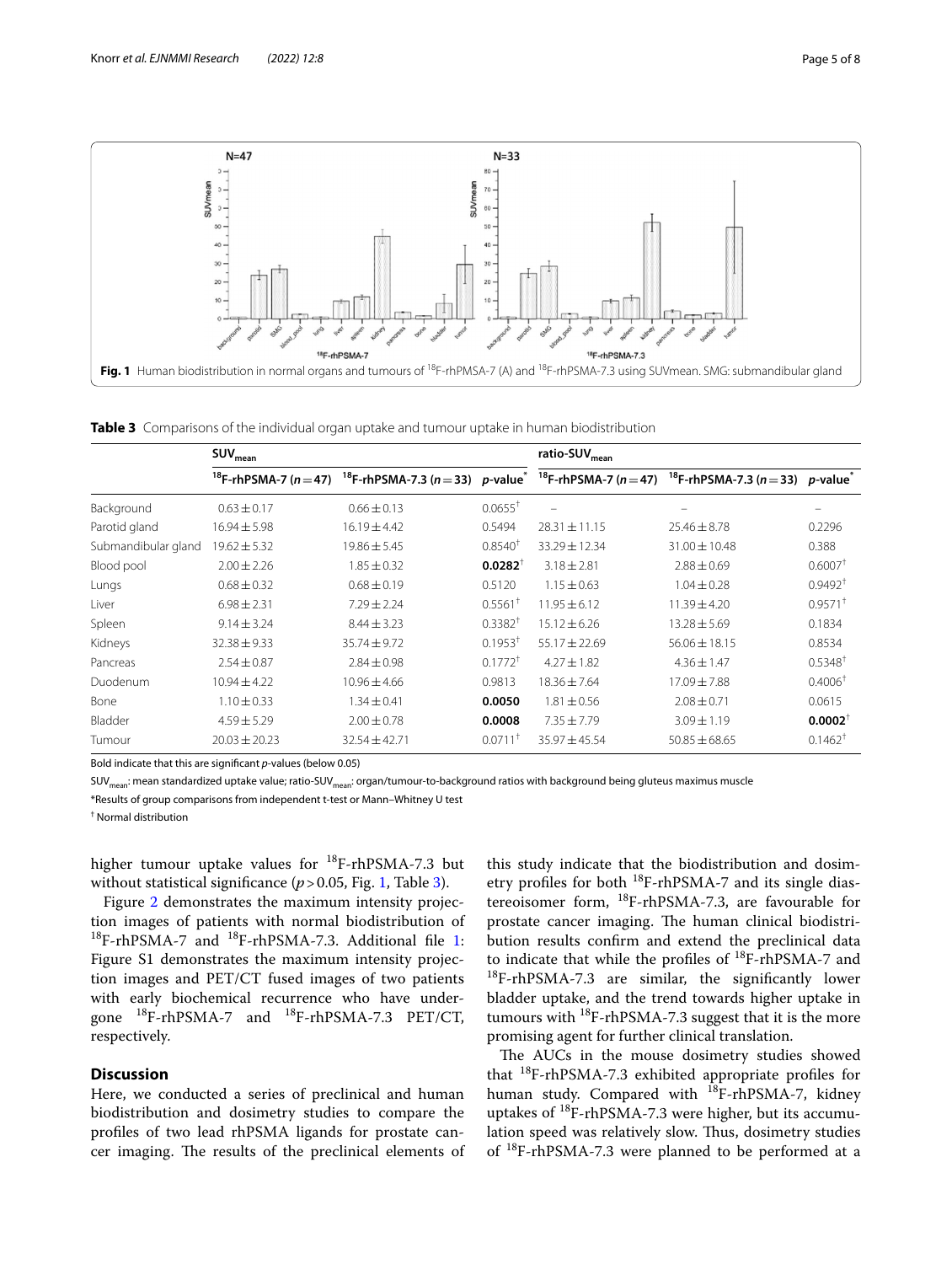

<span id="page-5-0"></span>late timepoint (300 min) to acknowledge this slow buildup in the kidneys. This kinetic profile could be helpful for PSMA ligand imaging. Since urinary excretion of the radiotracer is slow, excretion may not contribute to the kidney uptakes at early imaging timepoints, which in turn leads to lower bladder radioactivity levels and lower levels of background.

While direct conversion of preclinical dosimetry studies using mice into human data will not truly model the human profle, it is reasonable to assume that kinetic profles are similar in humans. In our earlier work with <sup>18</sup>F-rhPSMA-7, we recommended an early imaging timepoint (50–70 min) for <sup>18</sup>F-rhPSMA-7 as lower tracer retention in the urinary bladder is an important feature for PSMA ligand PET imaging [[7\]](#page-7-4) and it is expected that PET/CT with  $^{18}F$ -rhPSMA-7.3 could also achieve good image quality at early imaging timepoints, especially given the signifcantly lower bladder SUV that we observe here.

The extrapolated effective doses for humans calculated from the preclinical dosimetry show estimated efective doses of both rhPSMA ligands that are comparable with those of other  $^{18}$ F-based PSMA ligands. The estimated efective doses using 1 h voiding interval were 12.2  $\mu$ Sv/MBq for <sup>18</sup>F-rhPSMA-7 and 12.8  $\mu$ Sv/MBq for <sup>18</sup>F-rhPSMA-7.3, respectively, leading to an effective dose of less than 5 mSv after injection of 370 MBq of either rhPSMA ligand. Radiation dosimetry studies revealed a mean effective dose of 19.9  $\mu$ Sv/MBq for <sup>18</sup>F-DCFBC [\[4](#page-7-1)], 13.9  $\mu$ Sv/MBq for <sup>18</sup>F-DCFPyL [[5\]](#page-7-2), and 22.0  $\mu$ Sv/MBq for  $^{18}$ F-PSMA-1007 [[6\]](#page-7-3).  $^{18}$ F-rhPSMA-7 and  $^{18}$ F-PSMA-7.3 also provide favourable efective doses in comparison with  $^{18}$ F-FDG, which has a reported effective dose

of 19.0  $\mu$ Sv/MBq [[15\]](#page-7-12). In the present study the kidneys received among the highest doses with both rhPSMA ligands. This is in line with data previously reported for  $^{18}$ F-rhPSMA-7.3 in healthy volunteers [[16\]](#page-7-13). Tolvanen et al. reported the kidneys to be one of the organs with the highest mean absorbed doses  $(172 \mu Gy/MBq$  at a 3.5 h voiding window) [[16\]](#page-7-13). All PSMA ligands share similar physiological distribution; organ absorbed doses are known to difer minimally among various PSMA ligands  $[6]$  $[6]$  and the data for <sup>18</sup>F-rhPSMA-7.3 appear comparable with other agents.

Our clinical data demonstrate that, in humans, the normal biodistribution of 18F-rhPSMA-7 and  $18F$ -rhPSMA-7.3 are similar, but with some slight, but notable diferences that are relevant to prostate cancer imaging. Defning the extent of urinary excretion of novel PSMA ligands is imperative given that PSMA ligands that are mainly excreted via the urinary tract often show high radiotracer uptake in the bladder that can interfere with image interpretation in the prostate region [\[17](#page-7-14), [18](#page-7-15)]. Our data show low relative bladder uptake with both rhPSMA ligands, but, of the two ligands, bladder uptake is signifcantly lower with  $^{18}F$ -rhPSMA-7.3 than  $^{18}F$ -rhPSMA-7. Moreover, while the tumour uptake of both rhPSMA ligands is higher than the kidney uptakes, facilitating easy localization of tumours with both rhPSMA ligands via PET/CT, there was a trend towards higher tumour SUV with  $^{18}$ F-rhPSMA-7.3. The qualitative PET/CT image interpretation analysis confrm the suitability of both agents for prostate imaging.

Some limitations to the present study should be acknowledged. First, direct conversion of preclinical dosimetry studies to humans may not truly refect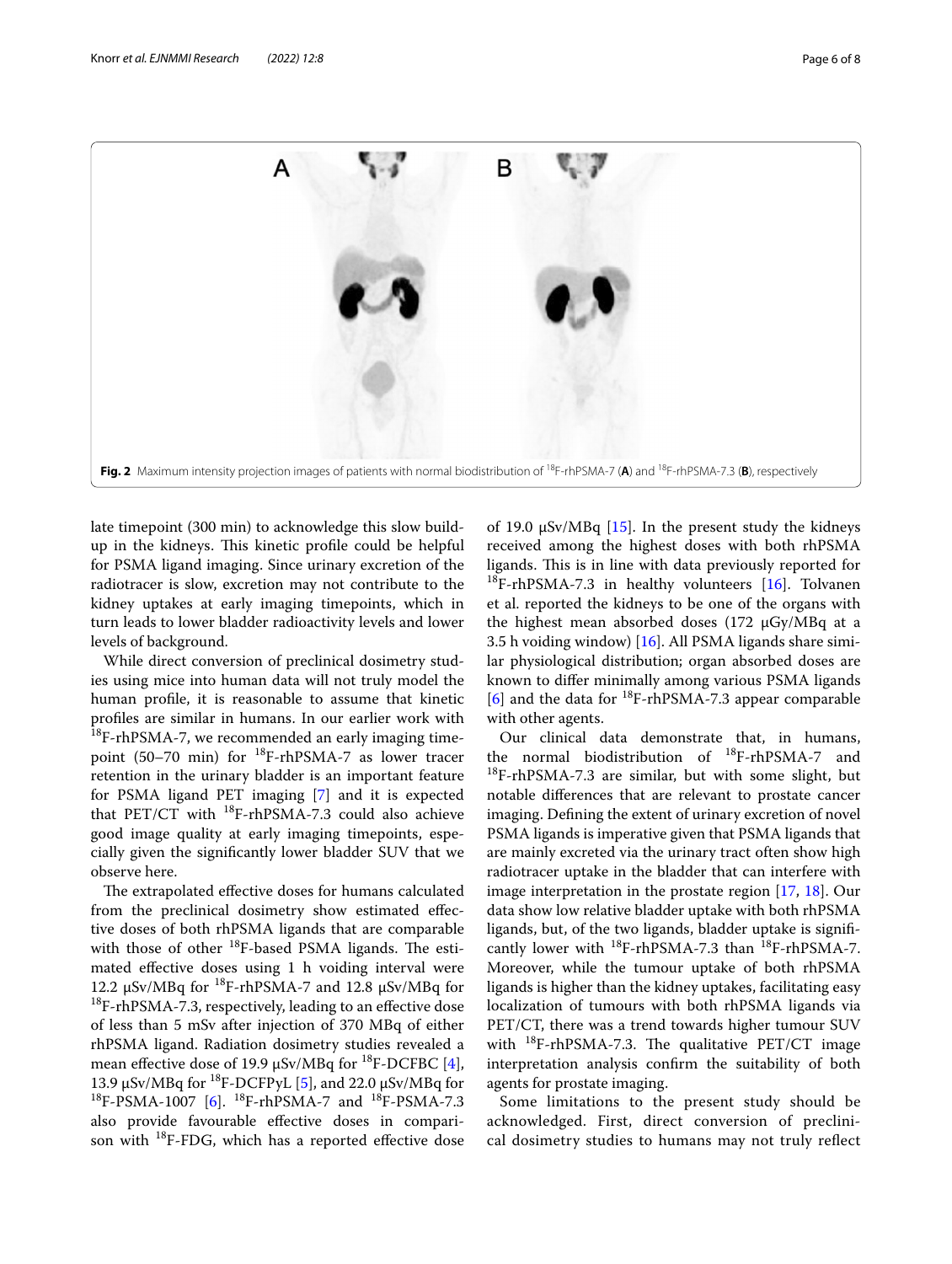human dosimetry, and thus, interpretation of the estimated efective doses reported here should be performed with caution. Second, our observations of low bladder retention of both ligands may be confounded by the application of furosemide at the time of tracer injection which is routinely done at our institution. It is known from 68Ga-PSMA-11 that this can substantially lower bladder retention due to forced bladder emptying prior to the PET scan. Third, we acknowledge a trend towards higher tumour SUV using 18F-rhPSMA-7.3 compared with 18F-rhPSMA-7. However, an interrather than an intra-patient comparison can be afected by several clinical variables (e.g. tumour stage, diferences in PSMA-expression, prior treatments)**.** Fourth, defnitive conclusions about the uptake characteristics in tumors comparing both cohorts are limited as they base on diferent patient cohorts. Despite the patient cohorts are weighted for disease stage diferences in the distribution of primary Gleason Scores and PSA at imaging have to be acknowledged.

## **Conclusion**

Radiation dosimetry is favourable both for 18F-rhPSMA-7 and 18F-rhPSMA-7.3 with an estimated efective dose of less than 5 mSv, assuming a 1 h voiding interval after injection of 370 MBq of the radiotracer. Human biodistribution of 18F-rhPSMA-7 and 18F-rhPSMA-7.3 were similar to each other, but signifcantly lower bladder uptake and a trend towards higher uptake in tumour lesions was seen with <sup>18</sup>F-rhPSMA-7.3.

#### **Abbreviations**

PSMA: Prostate-specifc membrane antigen; rhPSMA: Radiohybrid PSMA; SCID: Severe combined immunodeficiency; AUC: Area under curve; %ID: Percentages of the injected dose; PET: Positron emission tomography; CT: Computed tomography; SUV<sub>max</sub>: Maximum standardized uptake value; SUV<sub>mean</sub>: Mean standardized uptake value; VOI: Volume(s) of interest.

## **Supplementary Information**

The online version contains supplementary material available at [https://doi.](https://doi.org/10.1186/s13550-021-00872-w) [org/10.1186/s13550-021-00872-w.](https://doi.org/10.1186/s13550-021-00872-w)

<span id="page-6-2"></span>**Additional file 1: Supplementary Table 1.** Mean  $\pm$  SD %ID/g for <sup>18</sup>F-rhPSMA-7. Supplementary Table 2 Mean  $\pm$  SD %ID/g for 18F-rhPSMA-7.3. **Supplementary Table 3.** Radiation dose estimates for 18F-rhPSMA-7 and 18F-rhPSMA-7.3 at 1h and 3.5h bladder voiding intervals. **Supplementary Table 4.** Comparisons of qualitative image parameters between <sup>18</sup>F-rhPSMA-7 and <sup>18</sup>F-rhPSMA-7.3 in humans. **Supplementary Table 5.** Clinical characteristics of patients who underwent Supplementary table 5. Clinical characteristics of patients who underwent 18F-rhPSMA-7 (n = 47) and 18F-rhPSMA-7.3 (n = 33) PET/CT.F-rhPSMA-7 (n=47) and Supplementary table 5. Clinical characteristics of patients who underwent 18F-rhPSMA-7 (n=47) and 18F-rhPSMA-7.3 (n = 33) PET/ CT.F-rhPSMA-7.3 (n = 33) PET/CT. **Figure 1.** Two examples of patients with early biochemical recurrence (PSA<1 ng/ml) after radical prostatectomy who have undergone 18F-rhPSMA-7 (A) and 18F-rhPSMA-7.3 PET/CT

(B). Images display local recurrences (arrows) in both patients (Patient A shows additional pelvic and retroperitoneal lymph node metastases).

#### **Acknowledgements**

None

### **Authors' contributions**

Design of the study: ME, KK, HJW, SN; preclinical experiments: NY, AW, HJW, SN, CD; retrospective clinical data analysis: SWO, MK, ME, KK; manuscript draft: KK, ME, SWO; manuscript editing: KK, SWO, MK, AW, CD, MH, WW, HJW, ME, NY, SN. All authors commented on previous versions of the manuscript and read and approved the fnal manuscript.

#### **Funding**

Open Access funding enabled and organized by Projekt DEAL.

#### **Availability of data and materials**

Anonymised data are available from the Corresponding author on reasonable request.

#### **Declarations**

#### **Ethics approval**

The preclinical evaluation study was performed in accordance with the German Animal Welfare Act (Deutsches Tierschutzgesetz, approval #55.2-1-54-2532-216-2015). The retrospective analysis was approved by the Local Ethics Committee (permits 290/18S and 99/19S).

#### **Consent to participate**

Patient consent was waived by the local Ethics Committee (permits 290/18S and 99/19S) given the retrospective nature of the analysis.

#### **Consent for publication**

Patient consent was waived by the local Ethics Committee (permits 290/18S and 99/19S) given the retrospective nature of the analysis.

#### **Competing interests**

Patent application for rhPSMA (HJW, AW and ME). HJW and ME received funding from the SFB 824 (DFG Sonderforschungsbereich 824, Project B11) from the Deutsche Forschungsgemeinschaft, Bonn, Germany and Blue Earth Diagnostics Limited (licensee for rhPSMA) as part of an academic collaboration. HJW is founder, shareholder and advisor board member of Scintomics GmbH, Fuerstenfeldbruck, Germany. WW is a consultant for Blue Earth Diagnostics Limited. ME reports prior consulting activities for Blue Earth Diagnostics, Progenics Pharmaceuticals, Point Biopharma and Janssen Pharmaceuticals. No other potential conficts of interest relevant to this article exist.

#### **Author details**

<sup>1</sup> School of Medicine, Klinikum Rechts der Isar, Department of Nuclear Medicine, Technical University of Munich, Ismaninger Straße 22, 81675 Munich, Germany. <sup>2</sup> Department of Nuclear Medicine, Seoul National University Boramae Medical Center, Seoul, Korea. <sup>3</sup> School of Medicine, Klinikum Rechts der Isar, Department of Diagnostic and Interventional Radiology, Technical University of Munich, Munich, Germany. <sup>4</sup>Chair for Pharmaceutical Radiopharmacy, TUM, Garching, Germany.

Received: 2 July 2021 Accepted: 6 December 2021 Published online: 04 February 2022

#### **References**

- <span id="page-6-0"></span>1. Bostwick DG, Pacelli A, Blute M, Roche P, Murphy GP. Prostate specifc membrane antigen expression in prostatic intraepithelial neoplasia and adenocarcinoma: a study of 184 cases. Cancer. 1998;82:2256–61.
- <span id="page-6-1"></span>2. Ghosh A, Heston WD. Tumor target prostate specifc membrane antigen (PSMA) and its regulation in prostate cancer. J Cell Biochem. 2004;91:528–39.